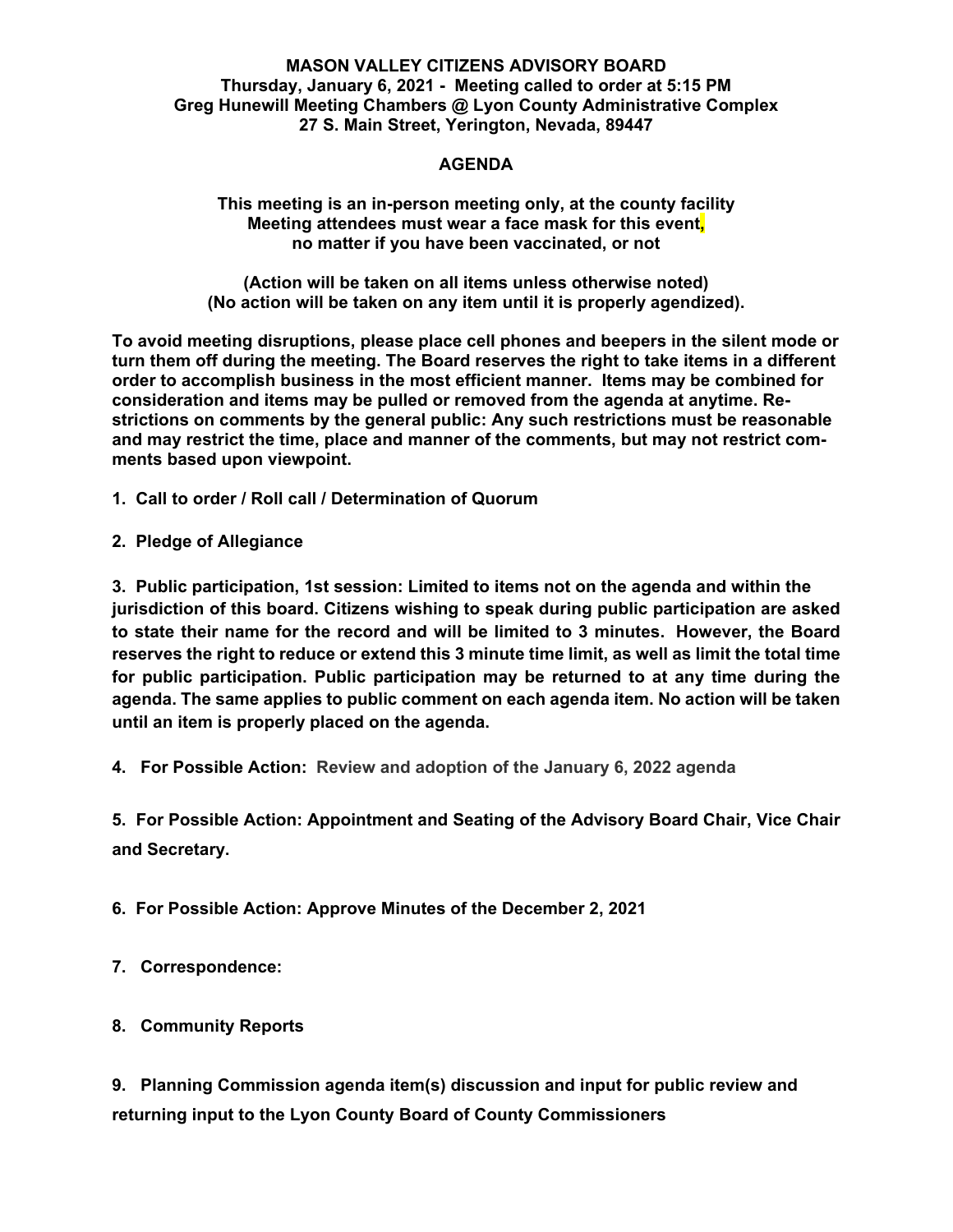**9a. For Possible Action – Patricia Blake – Tentative Parcel Map – Request for a parcel map to subdivision approximately 16.47 acre parcel zoned SR-1 (Suburban Residential, oneacre minimum parcel size), into two (2) parcels, the smaller being approximately 3.83 acres in size, generally located on the east side of US 339, approximately 950 feet south of the US 339/Goldfield Avenue intersection, Yerington (APN: 014-471-14) PLZ-2021-105** 

## **10. Chair & Board Member Comments**

**11. Public participation, 2nd session: Limited to items not on the agenda and within the jurisdiction of this board. Citizens wishing to speak during public participation are asked to state their name for the record and will be limited to 3 minutes. However, the Board reserves the right to reduce or extend this 3 minute time limit, as well as limit the total time for public participation. Public participation may be returned to at any time during the agenda. The same applies to public comment on each agenda item. No action will be taken until an item is properly placed on the agenda.** 

### **12. Adjourn**

**This agenda has been posted in accordance with the open meeting law at the Lyon County Administrative Complex, and on the Lyon County website listed just below.** 

**Agenda and Backup Materials are Available online at www.lyon-county.org, at "Agendas"**

**Citizen Advisory Boards are established by the Lyon County Commission to represent residents of Lyon County in designated geographical areas. Citizen Advisory Boards provide information and recommendations to the Lyon County Commission and to other appointed Lyon County boards and commissions within their respective geographic area of responsibility,** 

# **Citizen Advisory Boards**

 **Provide advice on land use, services, budget, taxes and other matters; Represent the views and concerns of citizens in a fair and equitable manner; Serve as a liaison between the citizens of Lyon County and the County Commissioners; and,** 

 **Disseminate information to the citizens on issues of concern** 

**An application can be obtained online at http://www.lyon-county.org/868/Citizen-Advisory Boards. Forfurther information on the above boards, please contact Erin Lopez at (775) 463-6531 or via emailelopez@lyon-county.org.** 

> **Public Notice LYON COUNTY OPEN BOARD POSITIONS**

 **CENTRAL LYON COUNTY PARK ADVISORY BOARD DAYTON VALLEY FAIRGROUNDS EVENTS CENTER ADVISORY BOARD DEBT MANAGEMENT COMMISSION**